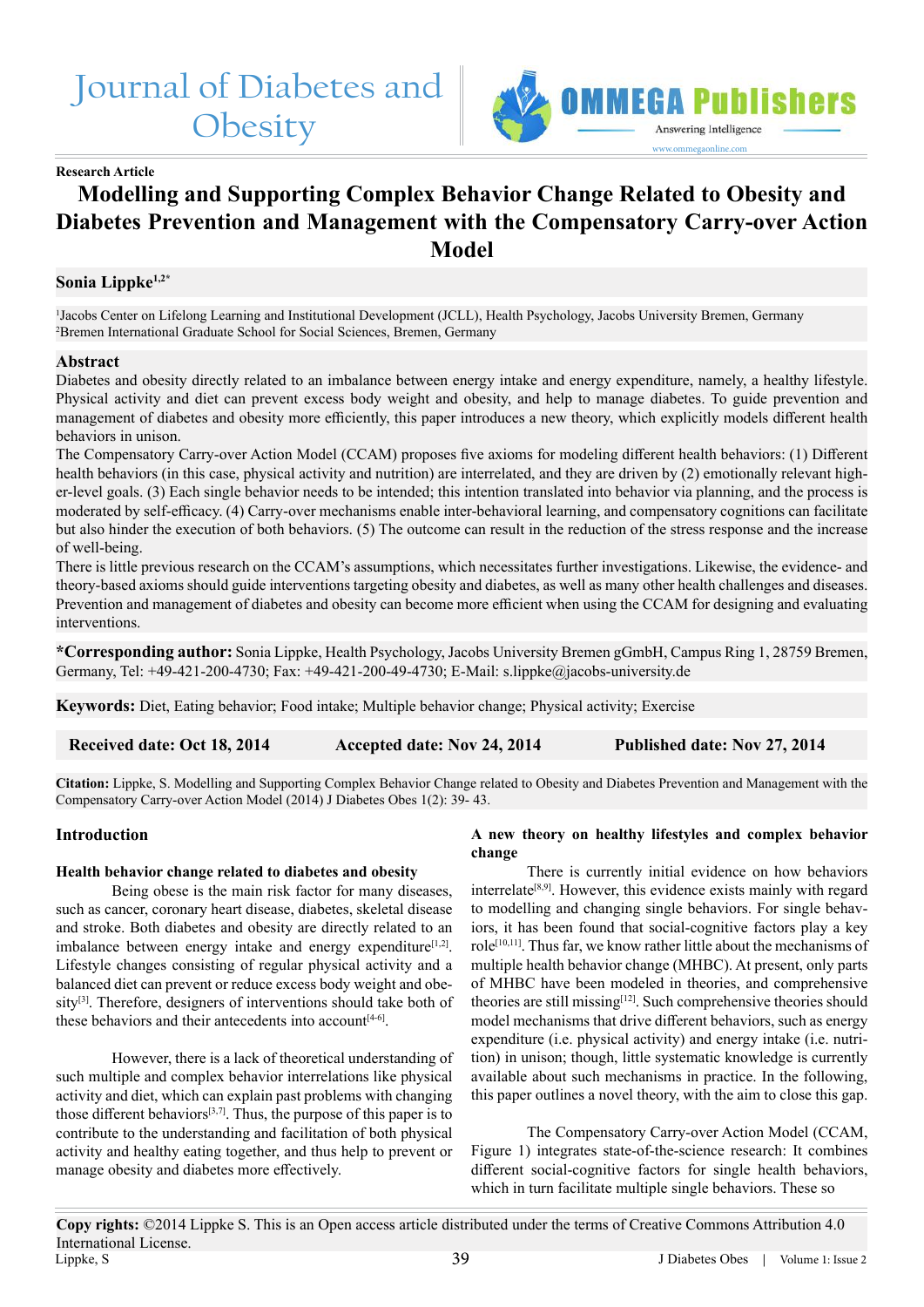**UFCA Dublic** 

Health Action Process Approach (HAPA)<sup>[13]</sup>, which results in the CCAM consisting of self-efficacy, intention and plans (Figure 1, and section below). In addition, the CCAM models multiple health behavior change with mechanisms such as carry-over mechanisms and compensatory cognitions (Figure 1, and section below). Furthermore, higher-level goals or so-called life  $goals^{[14,15]}$  are assumed to drive the different single behaviors (Figure 1, and section below), and finally, the different behaviors influence stress-management and well-being, which in turn influence individuals' planning and self-efficacy beliefs (Figure 1).

Compensatory Carry-Over Action Model (CCAM)



Figure 1: The Compensatory Carry-over Action Model.(CCAM) CC=Compensatory Cognition.

Behavior A=physical activity, non-smoking, detection behavior such as feet checking, or blood sugar tests etc.

Behavior B=nutrition, moderate/no alcohol consumption, or medication compliance etc.

Specifically, the CCAM predicts that each single behavior change starts with the formation of a regarding intention (e.g., "I intend to be physically active three times a week for 30 minutes or longer"). This intention must be translated into plans (e.g., "I have precisely planned when, where and how I will be physically active") also known as implementation intentions[16]. If plans are specific in terms of what to do in certain situations and in the face of potential barriers, individuals can eventually execute their intentions and plans more automatically. This also improves goal pursuit and makes performance of the behavior more likely<sup>[17]</sup>.

Self-efficacy, which refers to one's belief in their own ability to do something in face of barriers (e.g., "I am capable of adopting an activity schedule in spite of inner temptations") is another important factor that determines goal pursuit and behavior performance<sup>[18,19]</sup>. However, many people face problems when pursuing health goals, which are often a consequence of other health behaviors. It is therefore important to pay attention to inter-behavioral aspects, such as compensatory cognitions and carry-over mechanisms, and to higher-level goals, which are both drivers of single behaviors (Figure 1, and section below).

#### **Compensatory cognitions**

The assumptions of compensatory cognitions stem from the Compensatory Health Beliefs Model<sup>[20]</sup>. Compensatory Health Beliefs can exist in all individuals (such as other beliefs like attitudes) and can be activated if an intention failed to be translated into behavior, or as justification for unhealthy behaviors. This activation can happen either prior to the actual

situation in which the behavior should be enacted (as reasoning for not doing it), or afterwards (as an explanation for unfulfilled goals, also known as dissonance).

Compensatory Cognitions (CC) emerge if individuals perceive a discrepancy between their intentions (e.g., perform physical activity three times a week) and their actual behavior performance (e.g., performing physical activities only one time per week<sup>[20]</sup>). Dissonance is a perception, which people try to reduce by cognitive or behavioral actions. Cognitive dissonance reductions could lead to adjust the intention "three times a week" to "one time per week". At the same time, CCs can have an effect on subsequent complex behavior performance: For example, a diabetes patient received the recommendation to perform daily physical activity and not eat any candy any more, but has huge difficulties with both behaviors. Then the CC "if I have performed my daily physical activity I can eat a little candy" might help to adopt the physical activity behavior. After some time, he might experience that physical activity results in positive experiences and that candy is not needed any more to trigger the physical activity behavior.

In other words, CCs can function as intentions, post-hoc explanations or subjective beliefs. CCs can be measured by items like, for example, "One might compensate for not exercising as planned by exercising later on" or "One can make up for too little physical activity with eating healthier". CCs can determine when and how people act in accordance with their intentions or not, and what the possible psychological consequences are. For example, the above described diabetes patient had originally formed the intention to eat no candy and to be physically active every day for 30 minutes or more. During the first 2 weeks, he could only manage to get physically active by rewarding himself with candy, which is opposing the intention not eating candy, but in accordance with his CCs that eating unhealthy can compensated by physical activity. However, maintaining the intention not eating candy helps him to alter the rewarding stimuli of the candy with the reward by the physical activity itself like feeling more relaxed or happy. In previous studies, CCs found to correlate positively with risk behaviors and symptoms<sup>[20-22]</sup>, to determine self-regulation failure and lower goal-attainment<sup>[23]</sup>. In addition, CCs have been associated with fewer health behaviors and motivational stage movements [22].

This clearly indicates that previous research on CCs exists; however, it faces two major problems. Firstly, correlational research might have overlooked non-linear patterns, i.e. medium CCs might have a positive effect on behavior enactment (like in the example with the candy, after the first 2 weeks candy eating could be given up); whereas too high CCs hinder it (in the example with the candy if the CCs would block the intention to eat no candy and consequently, only physical activity would be changed but candy eating would be maintained over time instead of giving this risk behavior up). Secondly, past studies have not investigated whether CCs work specifically and depending on the individual's motivation and previous behaviors (cf. Table 1). CCs can be harmful if they cause individuals to give up an intention. Nevertheless, theoretically CCs can also set the stage for a cial-cognitive assumptions on single behaviors stem from the new intention and the relevant behavior (dotted lines in Figure 1). Therefore, the CCAM theorizes CCs as unique factors with specific functions (see Table 1).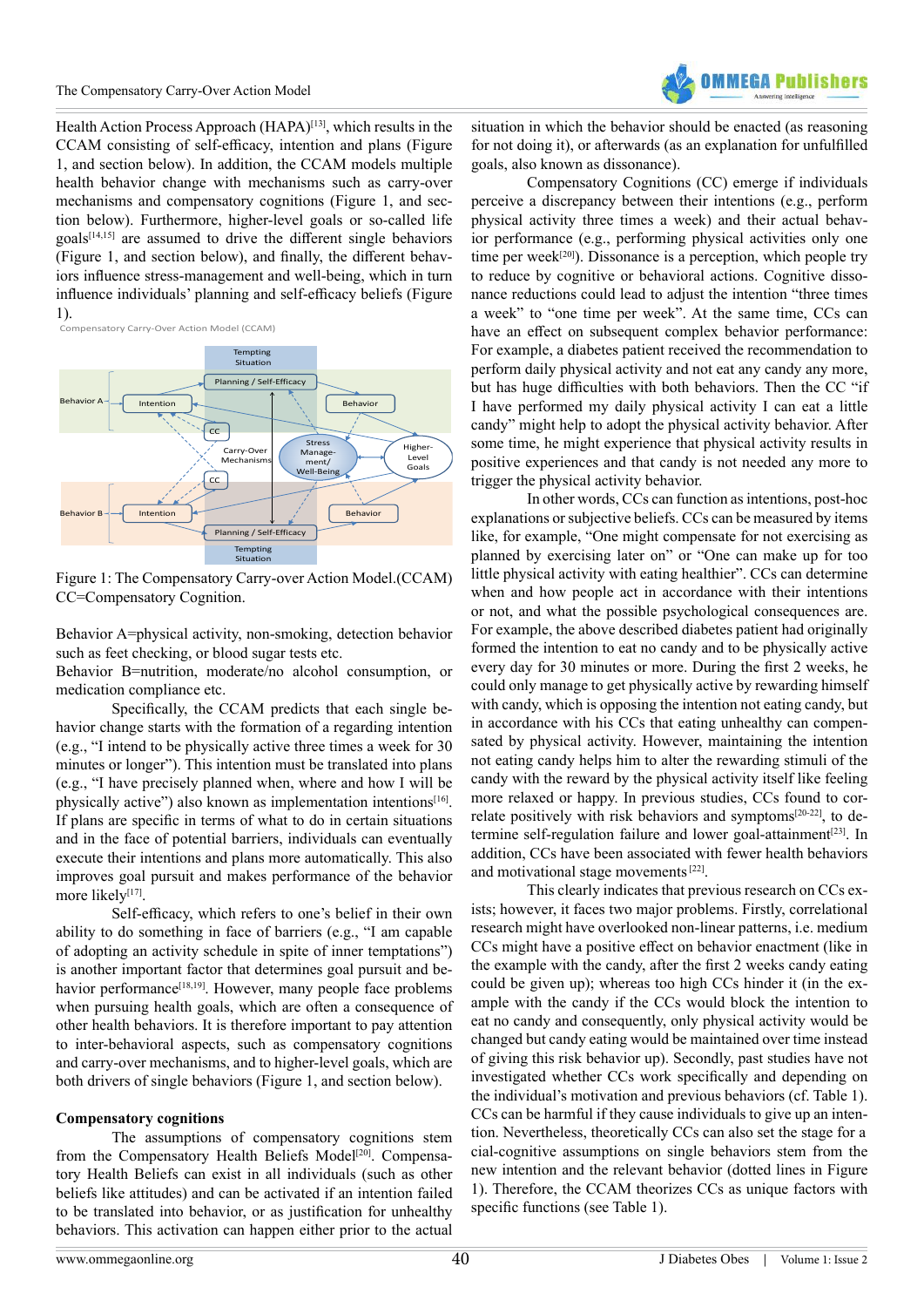

**Table 1:** Prediction of the impact of compensatory cognitions (CCs) under the condition

|                                      | <b>No previous Behavior B</b>                                                                                                                  | <b>Previous Behavior B</b>                                                                              |
|--------------------------------------|------------------------------------------------------------------------------------------------------------------------------------------------|---------------------------------------------------------------------------------------------------------|
| No previous<br><b>Behavior A</b>     | If CCs are (too) high: undermin-<br>ing the intention and goal attain-<br>ment - i.e. no behavior change in<br>both domains (Behavior A and B) | If CCs are (too) high:<br>effective for behavior B<br>maintenance, but behav-<br>ior A is not performed |
| <b>Previous</b><br><b>Behavior A</b> | If CCs are (too) high: effective<br>for behavior A maintenance; but<br>behavior B is not performed                                             | If CCs are (too) high:<br>both behaviors are at risk<br>of being discontinued                           |

Behavior A and Behavior B are not adopted yet, or have been performed before but not habituated.

Note. Behavior A=physical activity, non-smoking, detection behavior such as feet checking, or blood sugar tests etc.

Behavior B=nutrition, moderate/no alcohol consumption, or medication compliance etc.

If the aim of a MHBC intervention is to optimize two or more behaviors at a time (e.g., nutrition and physical activity), it is imperative to (1) prevent CCs from leading to giving up the formed intention (e.g., nutrition), and to (2) foster medium CCs regarding another behavior (e.g., activity) - which actually facilitate both behaviors. By doing so, these CCs should be or become as specific as possible (like plans). Only then, will individuals make use of their CCs and adopt a new behavior. Thus, it is important to monitor that people translate their CCs into compensatory behavior via intentions and plans. Theoretically, this can achieved by forming a new intention, as modelled in the CCAM (see Figure 1, dotted lines). This assumption, however, has not received sufficient attention in the past research and future research needs to examine it systematically.

#### **Carry-Over Mechanisms**

Other factors that work specifically in the volitional processes of health behavior change are Carry-Over Mechanisms (COM) between different behaviors. COM are also known as Transfer[24,25] or Spill-Over[26]. One can measure COM as a mechanism carrying over resources from one domain to another, or in terms of one behavior serving as a gateway for another $[27-31]$ . Generally, experiences, skills, knowledge and self-efficacy can be carried-over to different behaviors and domains. While a substantial amount of research exists on transfer in educational and occupational areas, studies in the health behavior domain testing transfer and comparable concepts are comparatively few.

The first preliminary findings on COM stem from studies investigating correlations of behaviors or clusters of individuals. One such study is that by Lippke, Nigg, and Maddock<sup>[9]</sup>, in which one group of participants performed some behaviors at an optimal level (e.g., physical activity) and was motivated to change the ones that were sub-optimal (e.g., nutrition). From this, one might assume that individuals were carrying-over their motivation (to perform physical activity on a regular basis) to change other behaviors as well (nutrition). Another group of study participants already maintained all behaviors optimally, so presumably had already carried-over all needed cognitions, resources and skills. Single studies are currently investigating this with longitudinal and quasi-experimental designs.

Selective evidence supporting the "gateway" assumption exists, suggesting that cognitive transfer and behavioral outcomes mainly occur with physical activity resources transferred to nutrition behaviors<sup>[28-30]</sup>. However, no study could found explicitly targeting transfer in a RCT, testing its effect in contrast to an active control group. This needs further attention in the future. The same holds true for examining the driver of different behaviors, which is hypothesized by the CCAM as higher-level goals (see below).

# **Emotionally relevant Higher-Level Goals**

The CCAM includes life goals or higher-level goals (e.g., "Currently, my main goal in life is..." "...changing my weight," "...being successful with my career," or "...preventing having to take medication to regulate my diabetes"). If they are emotionally relevant (e.g., "when I do something in accordance with this goals I feel content and happy"; see Figure 1, right side), they determine to what extent different behaviors are intended and performed. This originates from the Motivational Theory of Life-Span Development<sup>[14]</sup> and the Revised Adaptation Theory of Well-Being<sup>[32]</sup>.

Higher-level goals can differ in terms of when or how specific the outcomes of the behaviors can expected. Long-term goals (such as health that can result from physical activity) unfold their effect only in the long run, while short-term goals (such as enjoyment, which can directly result from physical activity) contrarily have more immediate<sup>[33,34]</sup>, and sometimes even adverse effects on health. Moreover, the emotional relevance of the higher-level goals determines whether individuals form an intention and change their behavior.

Only when goals are emotionally relevant and incorporated into self-identity will they be strong enough to change behaviors. One higher-level goal (e.g., to change body weight) can motivate specific behaviors (usually physical activity and nutrition). At the same time, such a goal should not conflict with other goals, which could inhibit health behaviors and support obesity or hinder diabetes prevention and management<sup>[35]</sup>. Conflicting goals could be to invest all energy into ones career, which seems to leave no time for investing time into physical activity and eating healthy. In that case, the different goals need to harmonized, which is an important element in complex behavior interventions. This can be done for instance by clarifying the role of health and long-term well-being for working efficiently and being successful with one's career.

Although most people tend to be motivated by emotionally relevant goals, which are short-term oriented [32], e.g., to strive for enjoyment or rest, the majority of health promotion programs for adults address mainly long-term goals, i.e. health related outcomes[36]. At the same time, individuals exhibit problems recognizing and engaging in long-term goals<sup>[37]</sup>, which is true especially if one feels stressed, making impulsive actions more likely (such as eating unhealthily to regulate negative mood, or to not sticking to exercising goals because of acute exhaustion; see following section).

Only if individuals have a higher-level goal at a sufficiently high level can they feed into an intention to change behaviors<sup>[15]</sup>. One higher-level goal (e.g., to change body weight, or to manage diabetes without medication) can affect intentions and engagement towards different behaviors (usually physical activity and nutrition). In this sense, higher-level goals are similar to outcome expectancies, which are regarded in many theories as important for intention formation and goal pursuit<sup>[38,39]</sup>. Thus, different intentions to perform health behaviors (see Figure 1, left side) are influenced by higher-level goals, and higher-level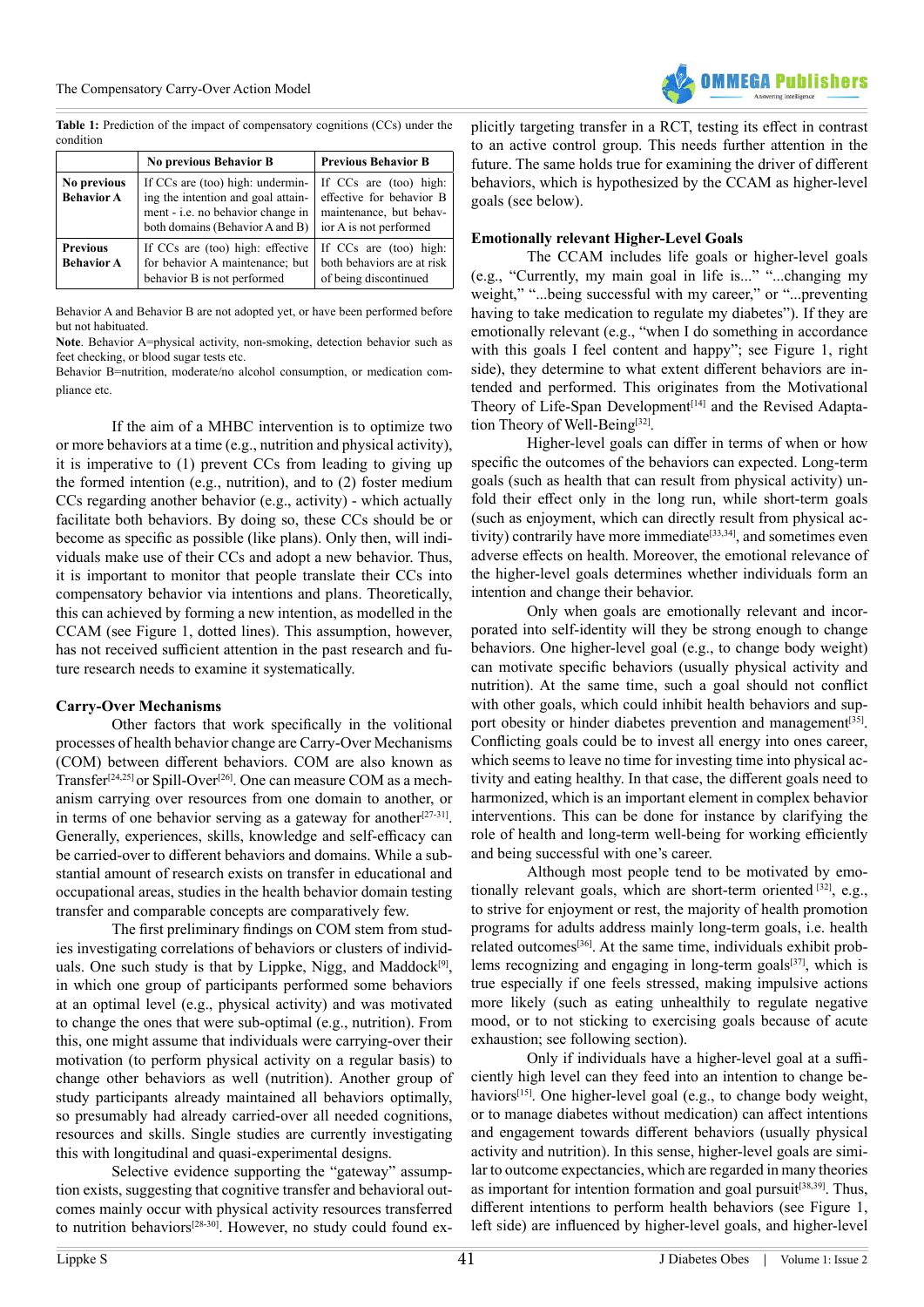goals are quite generic (i.e., are related to both behaviors). Higher-level goals can also change during the lifetime [14] making a developmental perspective, age and experience are important.

#### **Stress management with health behaviors**

Most people experience different stressors, which can interfere with adopting and maintaining health behaviors. If individuals have set a goal and are not reaching this goal (e.g., because of CCs, or situations such as work stress), their well-being is affected<sup>[40]</sup>. Many theories have stated this before (e.g., Demand-Control Model[41] and Effort-Reward Imbalance Model[42]), and since then the body of evidence has continued to grow. However, the CCAM explicitly incorporates stressors (tempting situations, daily hassles and chronic stressors), and how well people cope with them through health behaviors.

On the other side of this, previous evidence has demonstrated that a healthy lifestyle (i.e. regular physical activity and low-caloric food) prevents stress<sup>[1,43]</sup>. Furthermore, physical exercise in particular was found to buffer the negative effect of stress on health $[44,5]$ . The two-ended arrows between stress management and higher-level goals (Figure 1) indicate these effects. In conclusion, the CCAM predicts the following axioms.

#### **Conclusion**

#### **Axioms of the CCAM**

Taking all assumptions of the CCAM together, the following axioms are proposed based on previous research and theories:

1. Different health behaviors (such as activity and nutrition) interrelate.

2. Emotionally relevant higher-level goals (e.g., "my main goal in life is to prevent being obese") drive different health behaviors by initiating and strengthening behavior-specific intentions (e.g., "I intend to be physically active every day for 30 minutes or more").

3. Within each behavior domain, individuals translate their intentions into behavior via planning (e.g., "I always go for a run after work"). Self-efficacy (e.g., "I am confident that I will go for a run every day, even if I have time pressure at work") is a significant moderator of planning, and additionally affects behavior directly.

4. Behavior-specific processes for behavior A (physical activity) and behavior B (nutrition) interrelate via carry-over mechanisms (e.g., "I have learned how to manage going for a run every day even if something comes up, and I can make similar plans for eating healthy products even if my friends and acquaintances eat fast food"), and via compensatory cognitions (e.g., "If I eat unhealthy now I can make up for that by exercising").

5. A healthy lifestyle consists of multiple health behaviors, which reduce the stress response and increase well-being.

#### **Research Agenda and Outlook**

The CCAM provides options for explaining and improving healthy lifestyles to prevent and manage obesity and diabetes. All assumptions of the CCAM need to be tested more systematically in the future, especially in the context of obesity and diabetes prevention and management.

The Axioms (see above) can be studied individually or the model's assumptions (Figure 1) may be tested as a whole. Different research approaches should be used and theory refinements should be applied based on the findings. Most importantly, the theoretical and evidence-based assumptions should guide interventions targeting the prevention and management of obesity and diabetes, as well as many other health challenges and diseases.

#### **Acknowledgements**

The work, which lead to this paper, was funded by a research grant from the German Ministry of Education and Research (Bundesministeriums für Bildung und Forschung, BMBF, within the framework "Engagement-Learning-Competence Development: Innovation for a Modern Working World" ["Arbeiten-Lernen-Kompetenzen entwickeln. Innovationsfähigkeit in einer modernen Arbeitswelt"], Grant No. 01HH12002).

#### **References**

[1. Mouchacca, J., Abbott, G.R., Ball, K. Associations between psycho](http://www.ncbi.nlm.nih.gov/pubmed/24020677)[logical stress, eating, physical activity, sedentary behaviors and body](http://www.ncbi.nlm.nih.gov/pubmed/24020677) [weight among women: a longitudinal study. \(2013\) BMC Public Health](http://www.ncbi.nlm.nih.gov/pubmed/24020677) [13: 828.](http://www.ncbi.nlm.nih.gov/pubmed/24020677)

[2. Wing, R., Goldstein, M., Acton, K., et al. Behavioral science research](http://www.ncbi.nlm.nih.gov/pubmed/11194216) [in diabetes: lifestyle changes related to obesity, eating behavior, and](http://www.ncbi.nlm.nih.gov/pubmed/11194216) [physical activity. \(2001\) Diabetes Care 24\(1\): 117-123.](http://www.ncbi.nlm.nih.gov/pubmed/11194216)

[3. Geliebter, A., Ochner, C.N., Dambkowski, C.L., et al. Obesity-re](http://www.ommegaonline.com/form/issues/Obesity-Related-Hormones-and-Metabolic-Risk-Factors.php)[lated hormones and metabolic risk factors: a randomized trial of diet](http://www.ommegaonline.com/form/issues/Obesity-Related-Hormones-and-Metabolic-Risk-Factors.php) [plus either strength or aerobic training versus diet alone in overweight](http://www.ommegaonline.com/form/issues/Obesity-Related-Hormones-and-Metabolic-Risk-Factors.php) [participants. \(2014\) J Diabetes Obes 1\(1\): 1-7.](http://www.ommegaonline.com/form/issues/Obesity-Related-Hormones-and-Metabolic-Risk-Factors.php)

[4. Dombrowski, S.U., Knittle, K., Avenell, A., et al. Long term main](http://www.ncbi.nlm.nih.gov/pubmed/25134100)[tenance of weight loss with non-surgical interventions in obese adults:](http://www.ncbi.nlm.nih.gov/pubmed/25134100) [systematic review and meta-analyses of randomised controlled trials.](http://www.ncbi.nlm.nih.gov/pubmed/25134100) [\(2014\) Brit Med J 348: 2646](http://www.ncbi.nlm.nih.gov/pubmed/25134100)

[5. Reiner, M., Neirmann, C., Jekauc, D., et al. Long-term health ben](http://www.ncbi.nlm.nih.gov/pubmed/24010994)[efits of physical activity – a systematic review of longitudinal studies.](http://www.ncbi.nlm.nih.gov/pubmed/24010994) [\(2013\) BMC Public Health 13\(1\): 813.](http://www.ncbi.nlm.nih.gov/pubmed/24010994)

[6. Johnson, S.S., Paiva, A.L., Mauriello, L., et al. Coaction in multi](http://www.ncbi.nlm.nih.gov/pubmed/24274806)[ple change interventions: consistency across multiple studies on weight](http://www.ncbi.nlm.nih.gov/pubmed/24274806) [management and obesity prevention. \(2014\) Health Psychol 33\(5\): 475-](http://www.ncbi.nlm.nih.gov/pubmed/24274806) [480.](http://www.ncbi.nlm.nih.gov/pubmed/24274806)

[7. Sweet, S.N., Fortier, M.S. Improving physical activity and dietary](http://www.ncbi.nlm.nih.gov/pubmed/20617056) [behaviors with single or multiple health behavior interventions? A syn](http://www.ncbi.nlm.nih.gov/pubmed/20617056)[thesis of meta-analyses and reviews. \(2010\) Int J Environ Res Public](http://www.ncbi.nlm.nih.gov/pubmed/20617056) [Health 7\(4\): 1720-1743.](http://www.ncbi.nlm.nih.gov/pubmed/20617056)

[8. Hu, D., Taylor, T., Blow, J., et al. Multiple health behaviors: patterns](http://www.ncbi.nlm.nih.gov/pubmed/22051363) [and correlates of diet and exercise in a Hispanic college sample. \(2011\)](http://www.ncbi.nlm.nih.gov/pubmed/22051363) [Eat Behav12\(4\): 296-301.](http://www.ncbi.nlm.nih.gov/pubmed/22051363) 

[9. Lippke, S., Nigg, C.R., Maddock, J.E. Health-promoting and health](http://www.ncbi.nlm.nih.gov/pubmed/21234735)[risk behaviors: theory driven analyses of multiple health behavior](http://www.ncbi.nlm.nih.gov/pubmed/21234735) [change in three international samples. \(2012\) Int J Behav Med 19\(1\):](http://www.ncbi.nlm.nih.gov/pubmed/21234735) [1-13.](http://www.ncbi.nlm.nih.gov/pubmed/21234735)

[10. Guillaumie, L., Godin. G., Vézina-Im, L.A. Psychosocial determi](http://www.ncbi.nlm.nih.gov/pubmed/20181070)[nants of fruit and vegetable intake in adult population: a systematic re](http://www.ncbi.nlm.nih.gov/pubmed/20181070)[view. \(2010\) Int J Behav Nutr Phy Act 7:12.](http://www.ncbi.nlm.nih.gov/pubmed/20181070)

[11. Rhodes, R.E., Pfaelli, L. Mediators of physical activity behavior](http://www.ncbi.nlm.nih.gov/pubmed/20459781) [change among adult non-clinical populations: a review update. \(2010\)](http://www.ncbi.nlm.nih.gov/pubmed/20459781) [Int J Behav Nutr Phy Act 7:37.](http://www.ncbi.nlm.nih.gov/pubmed/20459781)

[12. Morabia, A., Constanza, M.C. Multiple health behavior change in](http://www.ncbi.nlm.nih.gov/pubmed/20109761)[terventions: tell us what you see. \(2010\) Prev Med 50\(1-2\): 1-2.](http://www.ncbi.nlm.nih.gov/pubmed/20109761)

[13. Schwarzer, R., Lippke, S., Luszczynska, A. Mechanisms of health](http://www.ncbi.nlm.nih.gov/pubmed/21767036) [behavior change in persons with chronic illness or disability: the Health](http://www.ncbi.nlm.nih.gov/pubmed/21767036) [Action Process Approach \(HAPA\). \(2011\) Rehabil Psychol 56\(3\): 161-](http://www.ncbi.nlm.nih.gov/pubmed/21767036) [170.](http://www.ncbi.nlm.nih.gov/pubmed/21767036)

[14. Heckhausen, J., Wrosch, C., Schulz, R. A motivational theory of](http://www.ncbi.nlm.nih.gov/pubmed/20063963) [life-span development. \(2010\) Psychol Rev 117\(1\): 32-60.](http://www.ncbi.nlm.nih.gov/pubmed/20063963)

[15. Riediger, M., Freund, A.M., Baltes, P.B. Managing life through per](http://www.ncbi.nlm.nih.gov/pubmed/15746022)-